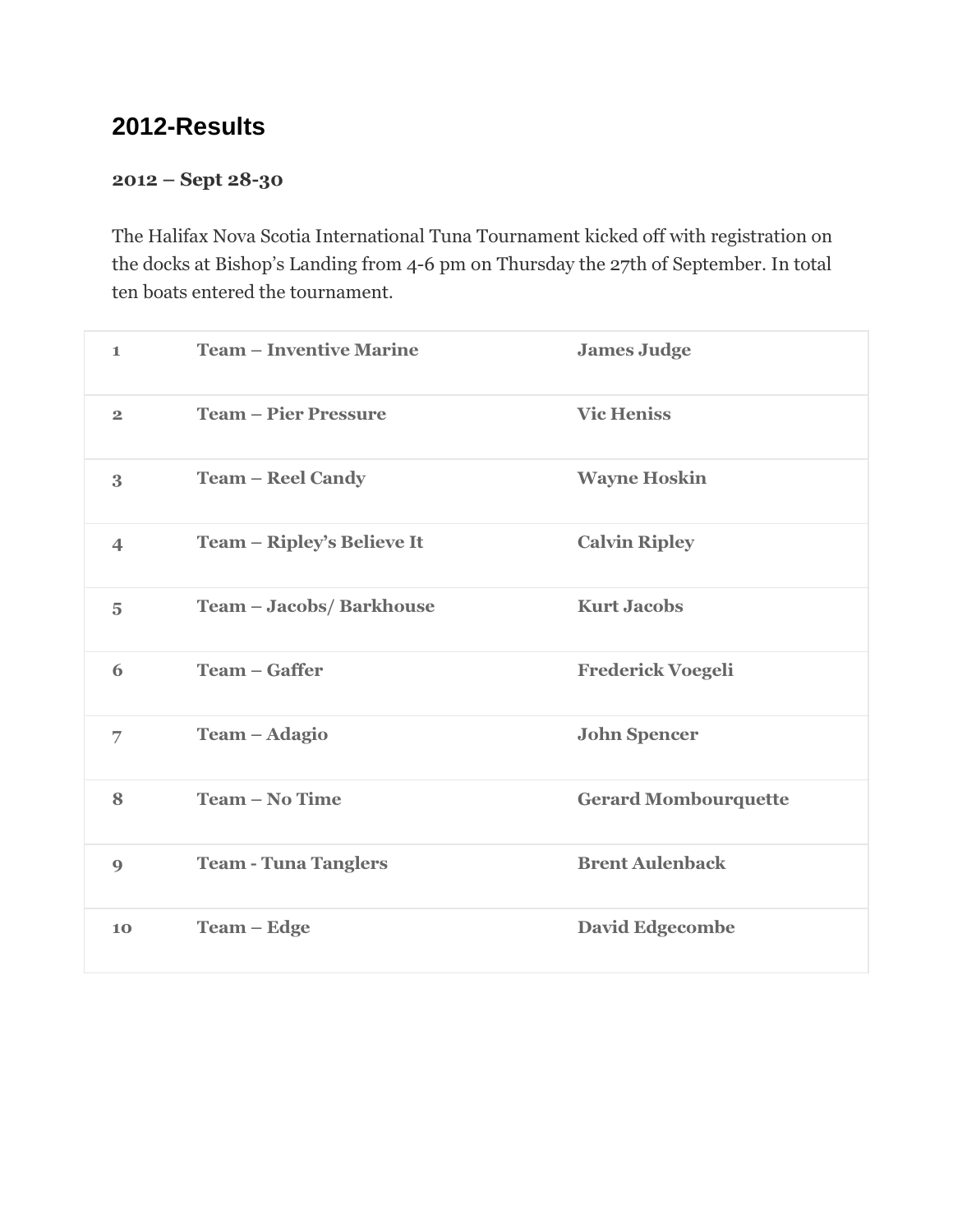

The 2012 HNSITT setup trailer on Bishop's Landing in Halifax Harbour

# Friday Results

Only one fish was actually landed on Friday by Team Edge at 754 lbs. Six boats had hookups throughout the day but unfortunately were not able to land these monsters. One Boat had their fish finally get away after being hooked up at 9:30 am and a 10hr and 54 minute epic struggle.



Team Edge with their 754 lb catch (342.7 kgm)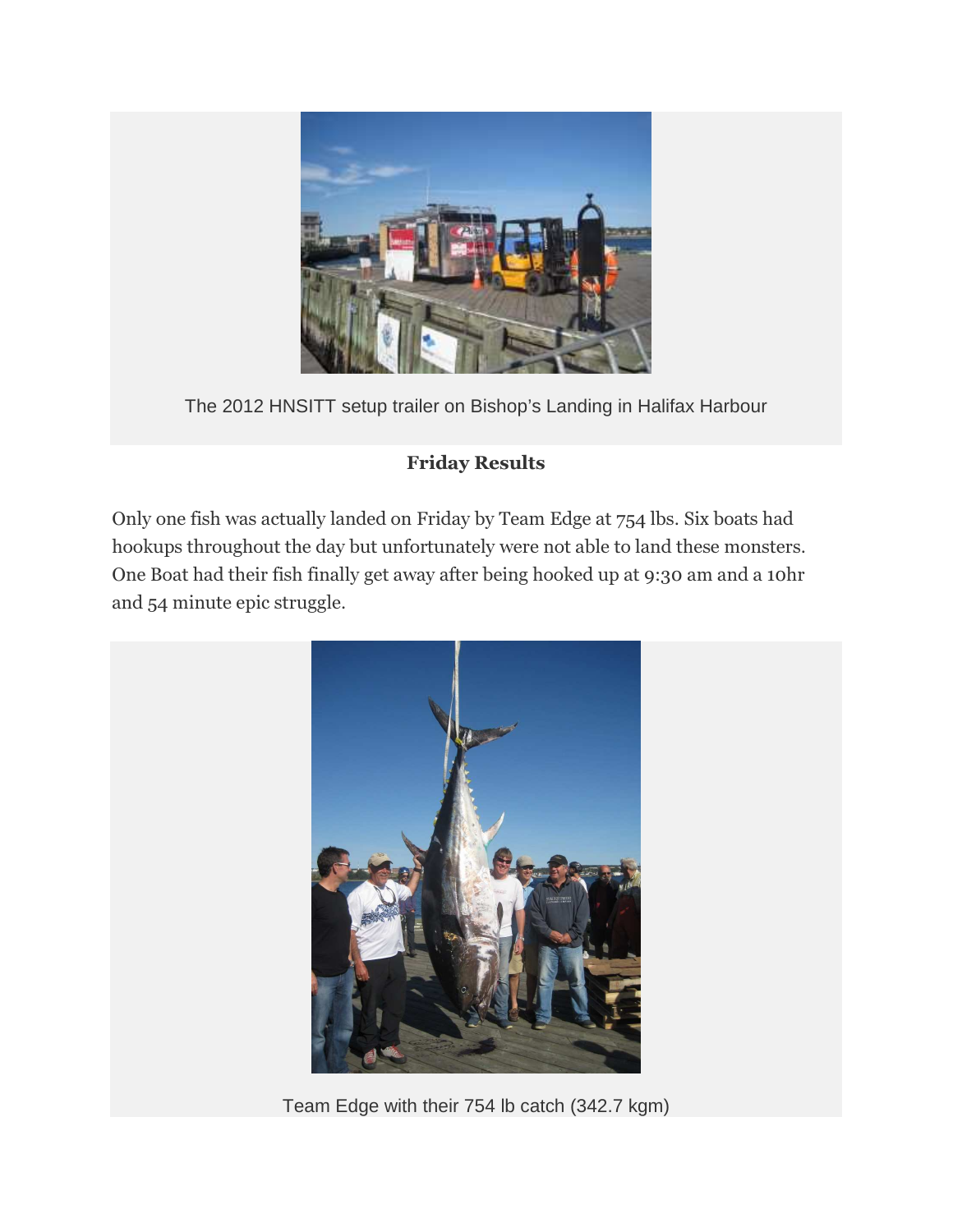### Saturday Results

Saturday was a bit of a washout for weather with only 6 boats actually going out and one hookup but no landings. Most of the boats were back in by noon as nasty southeasterly winds over 20 knot started building seas of 1-2 meters (over 2.3 m by Saturday evening). One persistent fellow stayed out until 3 pm and all boats are safely back at the dock and tied up now. Unfortunately no landings on Saturday.

#### Saturday Results

The weather didn't turn out quite as bad as predicted, however, there were 2-3 metre seas and about 15-20 kt winds which made for a relatively uncomfortable day for the ten participating boats who all ventured out Sunday. The bite was off unfortunately, and there were no landings on Sunday, and not even any hook-ups so the tournament ended with only one fish landed for this year. Hopefully we will all figure out how to improve on that for next year.

### Closing Ceremonies

The closing ceremonies were carried out at the Red Stag Tavern in the Keith's Brewery Market on Sunday evening from 7-9 pm. A good time was had by all.

Presentation of the Halifax Chronicle Herald Tuna Tournament Trophy was made by Shawn Woodford to Team Edge consisting of; David Edgecombe, Richard Bruce, Dave Greenwood, Jeff Potter and Jim Lawley. The beautiful crystal Chronicle Herald Trophy will be on display at the Chronicle Herald building through the year. The winning crew was also presented with a Bluefin keeper trophy by HTTS along with an invitation to the Offshore World Championship bill fishing tournament to be held in Costa Rica from April 14th to 19th, 2013 and we all wish them the best of luck at OWC.

Thanks to all the participating teams, and team members, remember a significant portion of you entry fee as well as all fish sale proceeds will be going directly to the IWK Foundation. We will update you soon once our books are settled as to the amount to be donated. Hope to see you all next year, and we welcome any suggestions for improvement to the tournament in the future.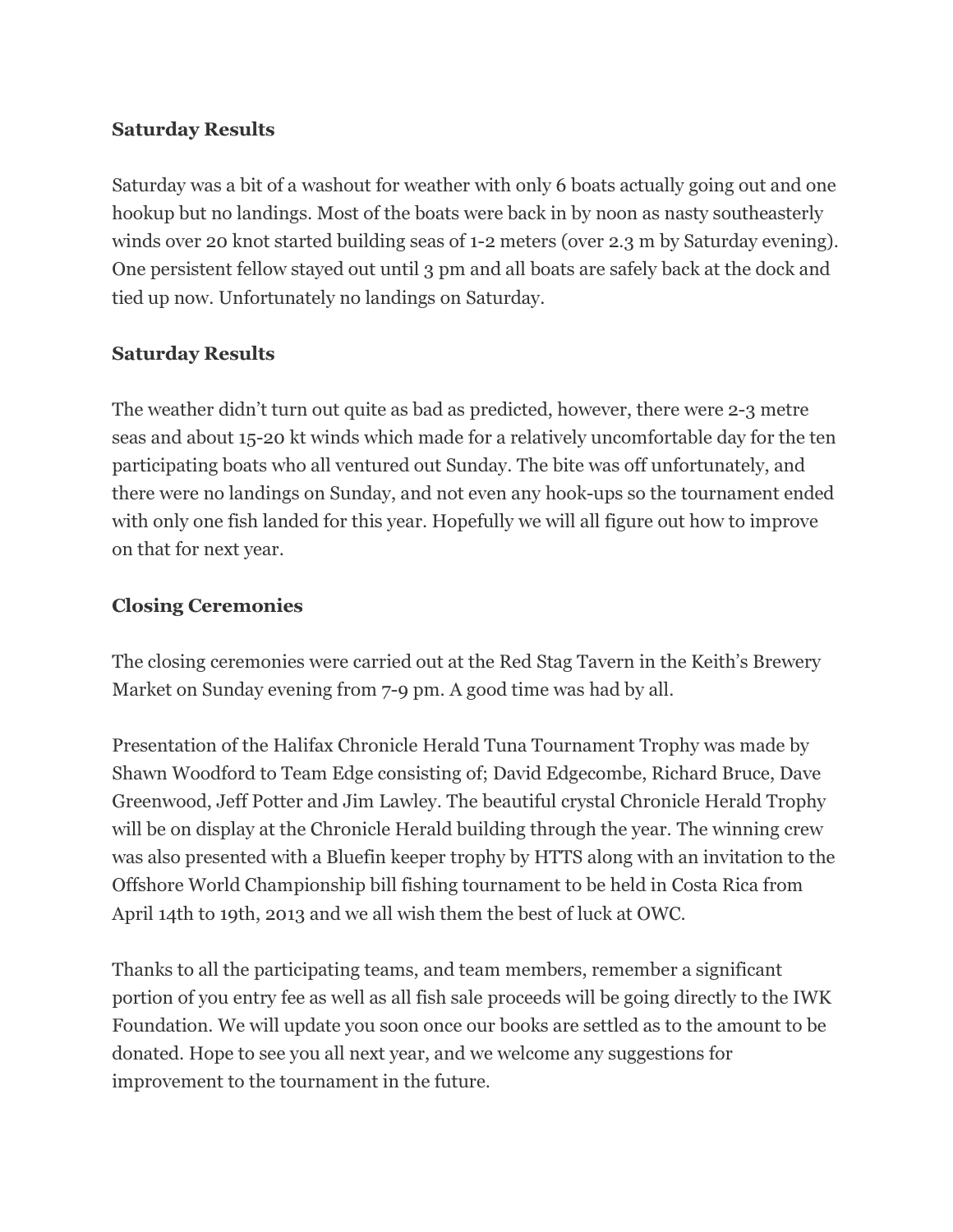

#### "Tuna Tourney 2012 – Winning Team"

Team Edge was the winner of The Halifax Nova Scotia International Tuna Tournament held September 28-30, 2012. From left, Team Edge Captain Dave Edgecombe accepts The Chronicle Herald Trophy from Geoffrey Milder, development office with the IWK Foundation, and Shawn Woodford, director of marketing and product development with The Chronicle Herald. Other Team Edge members include, from left, back: Jim Lawley, Richard Bruce, Dave Greenwood and Jeff Potter. Funds raised from the three-day tourney go to supporting the IWK Foundation. With its win, Team Edge gets an invitation to the Offshore World Championship in Costa Rica, April 14-19, 2013. (Lindsey Bellefontaine photo)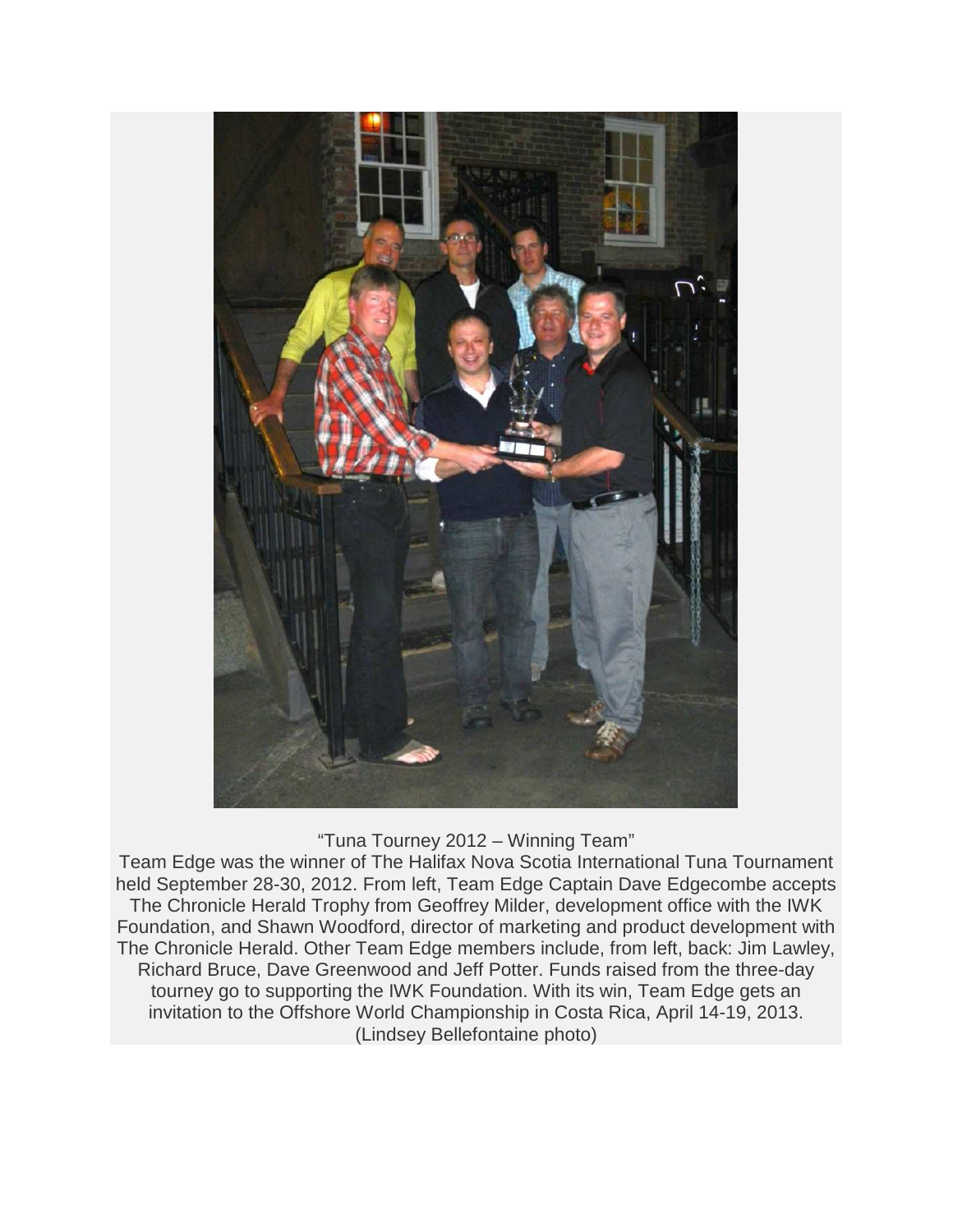## Oct 4th Update:

Our President Vic Heniss today spoke with Chris Purcell at OceanView Fisheries. He has had his Boston fish monger peddling pieces of our Bluefin all over Beantown. The fish dressed out at 581 lbs and we will get \$5.00/lb (maybe a few more cents) at the end of the day. His Beantown friend is selling the fish with 0% mark-up and is using a few favours to sell it in the local restaurants and stores. The Bostonians are helpful knowing that it is "for the Kids".